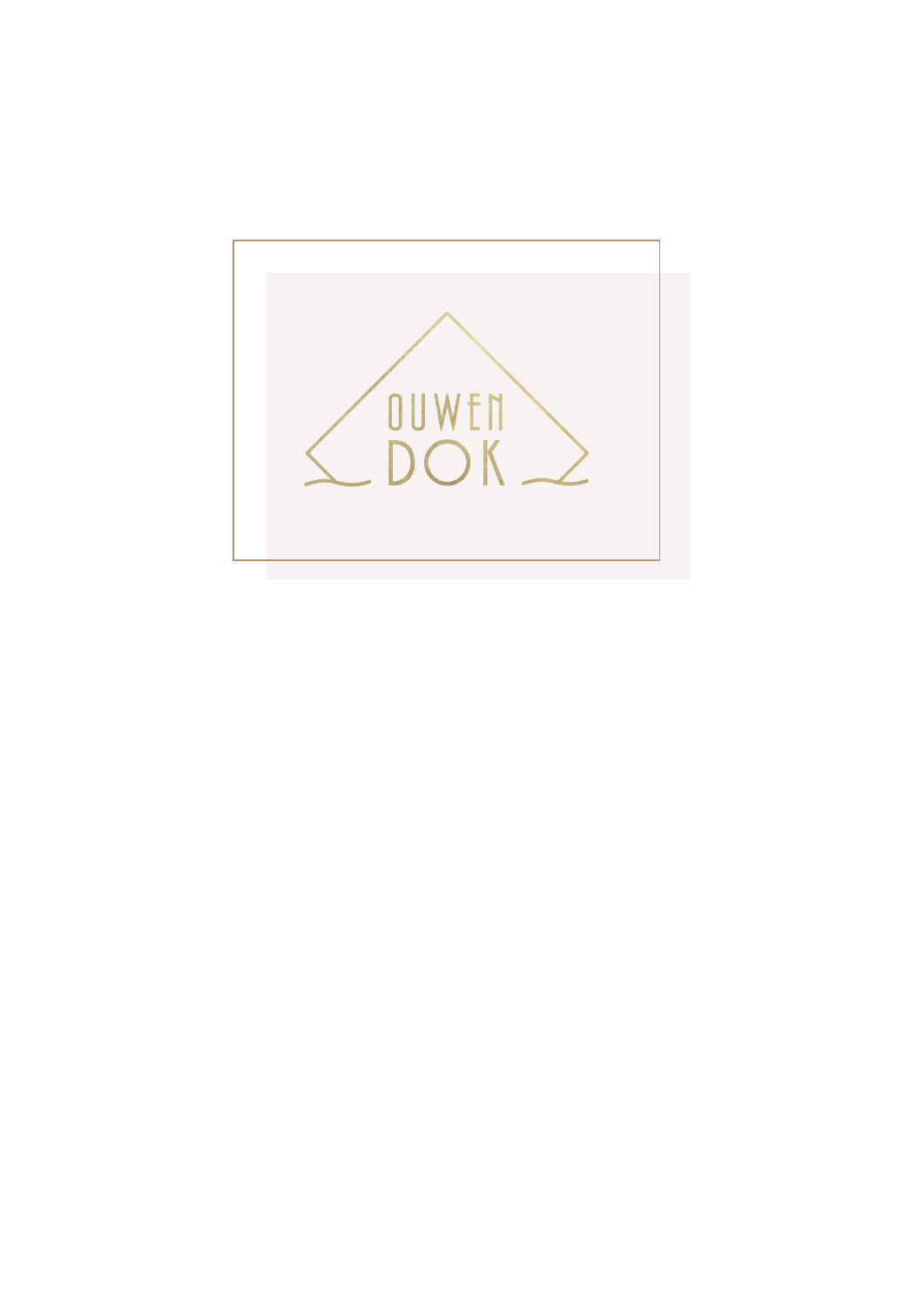# Welcome

 $\overline{\phantom{a}}$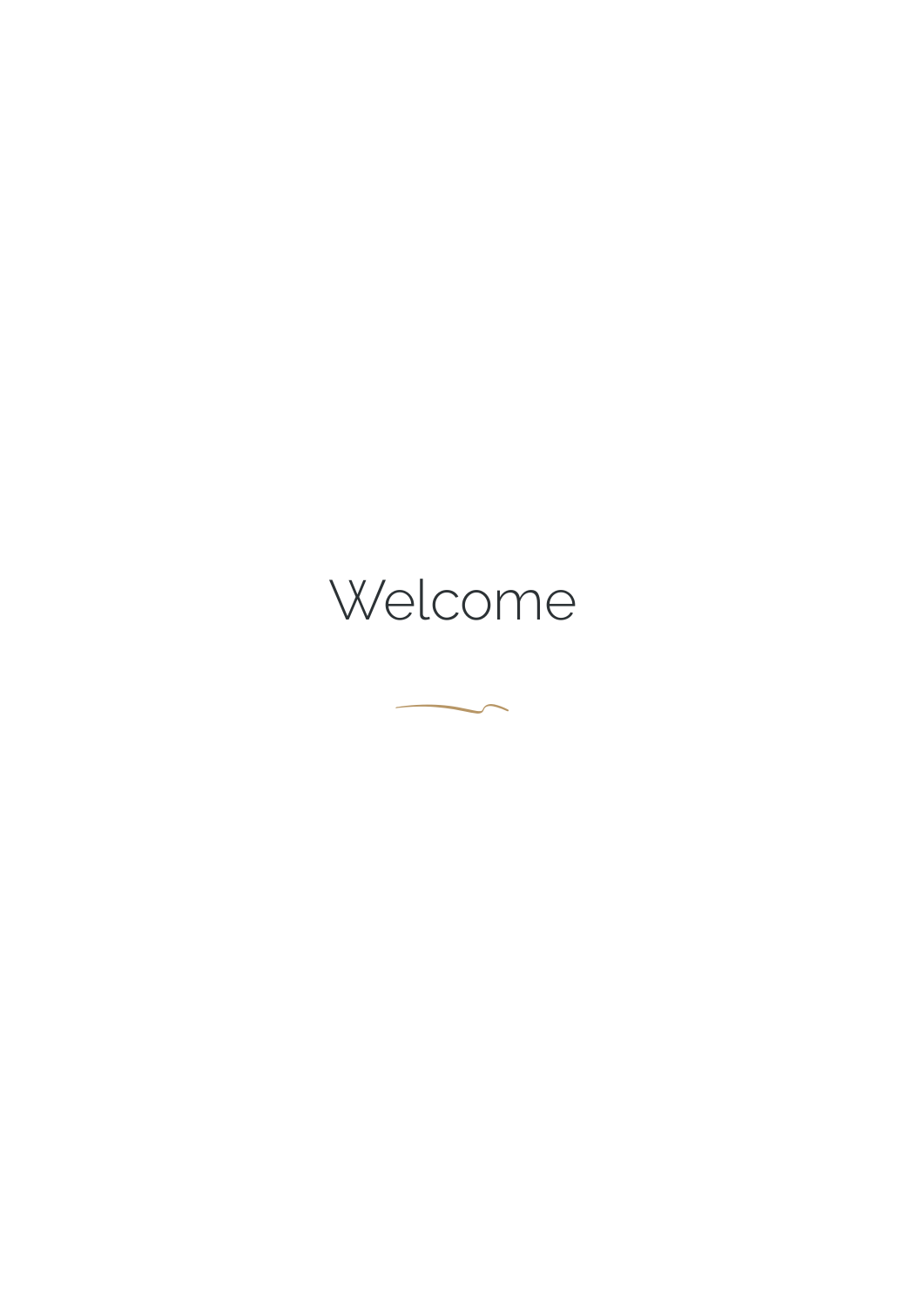

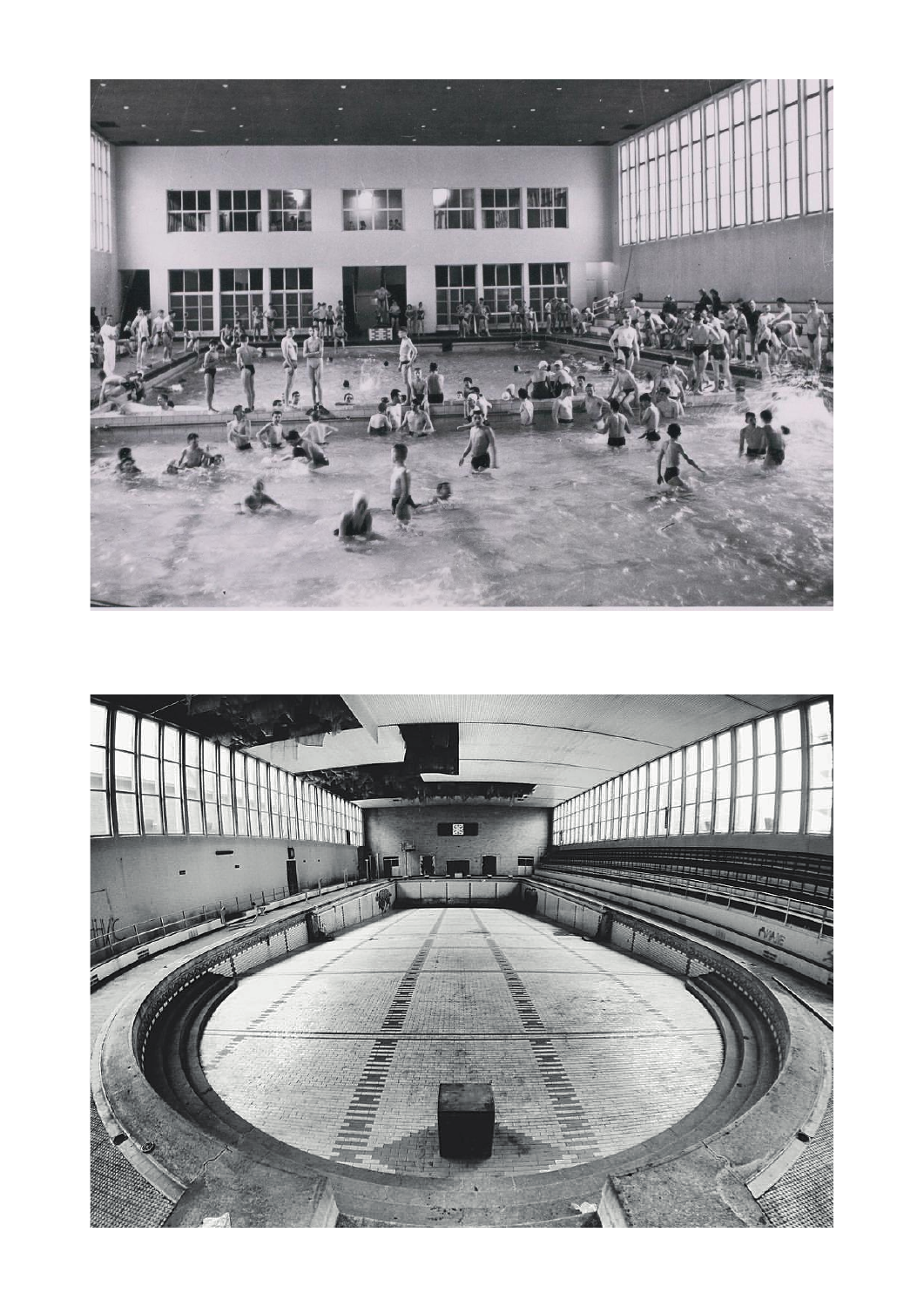## Suggestions

#### **Starters**

and and

÷.

| Croque "Wohrmann" Brioche<br>secreto - truffle - truffle cheese - comté       | € 26,00 |
|-------------------------------------------------------------------------------|---------|
| Asparagus the Dutch way<br>hollandaise - smoked salmon                        | € 21,00 |
| Tuna tartare<br>soy - coriander - avocado - dried mango                       | € 20,50 |
| <b>Main courses</b>                                                           |         |
| Pasta Vongole<br>black pasta - garlic - parsley                               | € 25,50 |
| Smoked salmon salad<br>Asparagus - granny smith - quail egg                   | € 23,50 |
| Asparagus the Dutch way<br>hollandaise - smoked salmon                        | € 28,00 |
| Wagyu "Australia" (200 gr)<br>salad - fries - truffle gravy                   | € 59,00 |
| Tagliata<br>rocket salad - Parmesan cheese - balsamic vinegar                 | € 27,00 |
| Crown of lamb<br>  asparagus - spring vegetables - honey thyme sauce - gratin | € 35,50 |
| <b>Desserts</b>                                                               |         |

| Mascarpone                                         | € 12,50 |
|----------------------------------------------------|---------|
| passion fruit - lemon - sorbet                     |         |
| Strawberry sundae                                  | € 12.50 |
| with Belgian strawberries - coulis - whipped cream |         |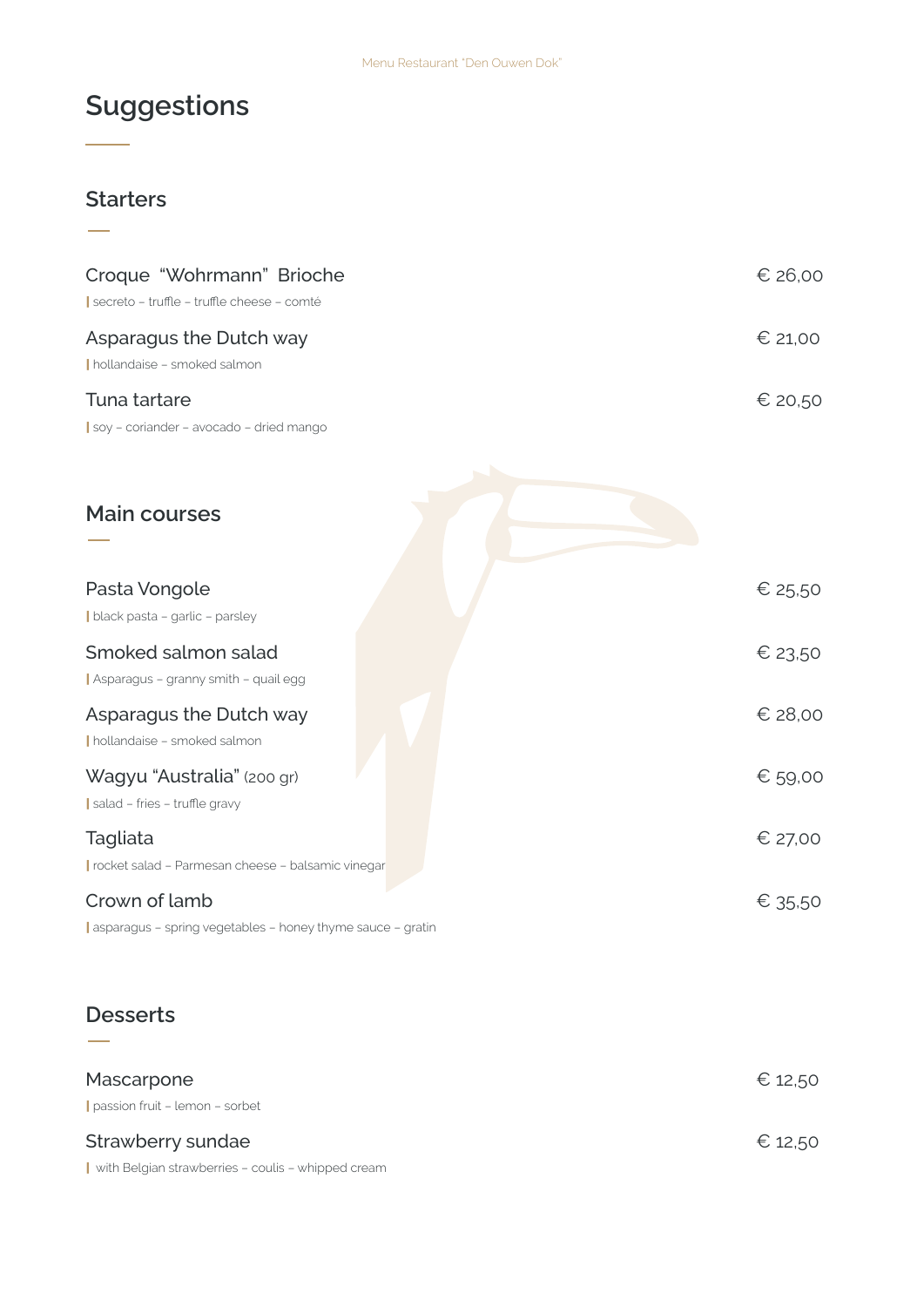# Menu

## Snacks | Until 4 pm

| Croque monsieur<br>cheese and ham toasted sandwich - salad - ketchup - mayo                    | € 13,00 |
|------------------------------------------------------------------------------------------------|---------|
| Croque madame<br>I cheese and ham toasted sandwich topped with an egg - salad - ketchup - mayo | € 13,50 |
| Croque vol-au-vent<br>salad - ketchup - mayo                                                   | € 17,00 |
| Croque bolognaise<br>salad - ketchup - mayo                                                    | € 16,00 |
| Croque Italiano<br>  mozzarella - tomato - pesto                                               | € 13,50 |
| <b>Kid's Menu</b>                                                                              |         |
| Kid's vol-au-vent<br>salad - fries                                                             | € 9,50  |
| Kid's spaghetti<br>with grated cheese                                                          | € 9,50  |
| Currywurst<br>  fresh salad - fries                                                            | € 7,50  |
| Chicken nuggets<br>I fresh salad - fries                                                       | € 7,50  |
| Kids' ice cream<br>1 scoop of vanilla ice cream                                                | € 6,50  |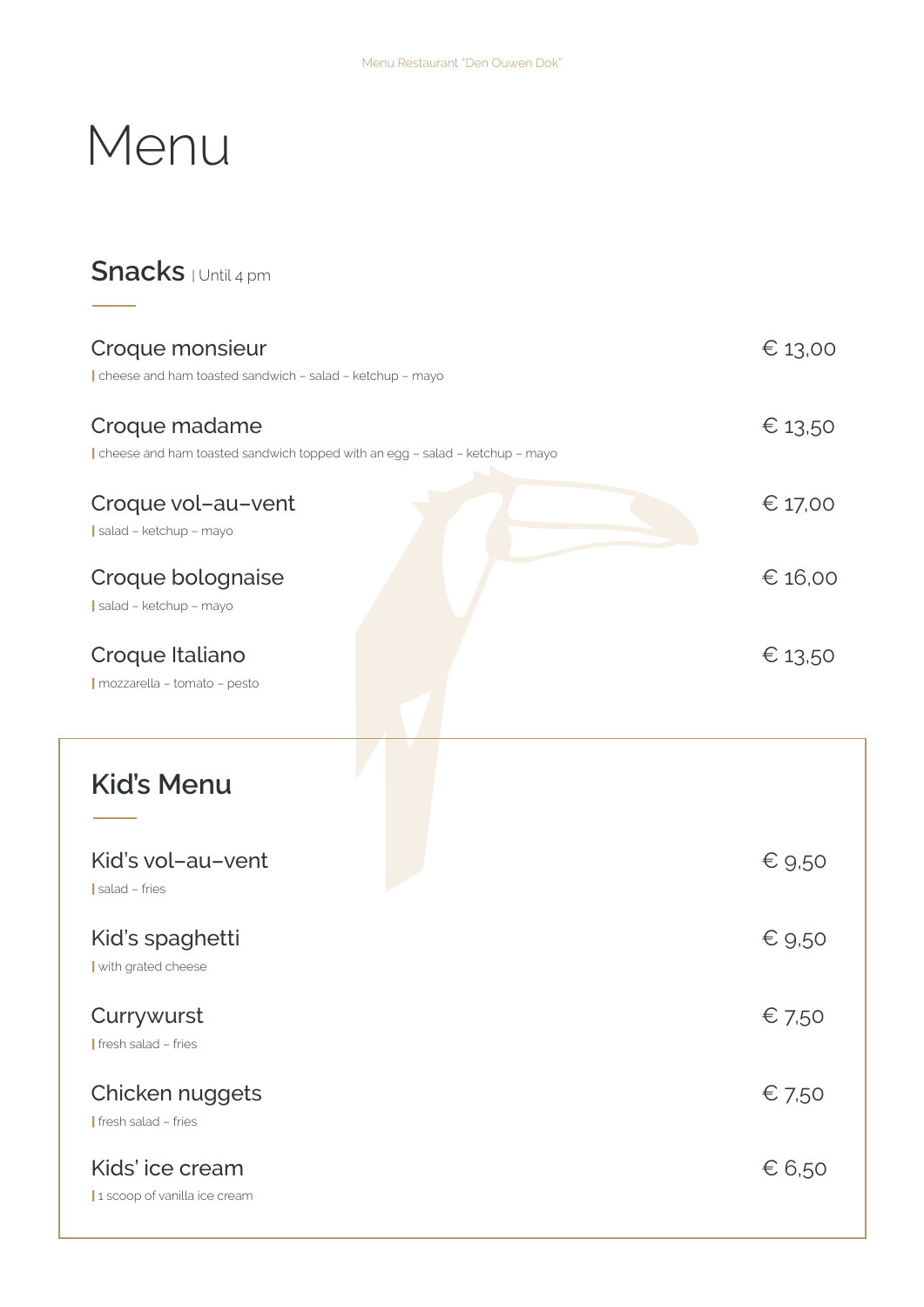## Hors d'oeuvres

and a

 $\sqrt{ }$ 

| Oysters (6 pieces)<br>champagne granite - lemon - spicy oil                                                                                      | € 19,00 |
|--------------------------------------------------------------------------------------------------------------------------------------------------|---------|
| Serving of cheese and salami cubes<br>with wholegrain mustard                                                                                    | € 8,00  |
| Secreto<br>  olive oil with herbs - grilled bread                                                                                                | € 19,00 |
| <b>Tapas</b><br>chorizo - cured serrano ham - calamari - focaccia - garlic sauce - anchovies - mozzarella - olives                               | € 23,00 |
| <b>Bruscetta</b><br>tomatoes - coriander - chili - guacamole                                                                                     | € 14,00 |
| Mixed deep-fried snacks $(15 \text{ pieces})$<br>  chicken nuggets - cheese croquettes - calamari -breaded meat-filled balls - mini spring rolls | € 12,50 |
| Vegetarian samosas<br>I sweet chili                                                                                                              | € 10,00 |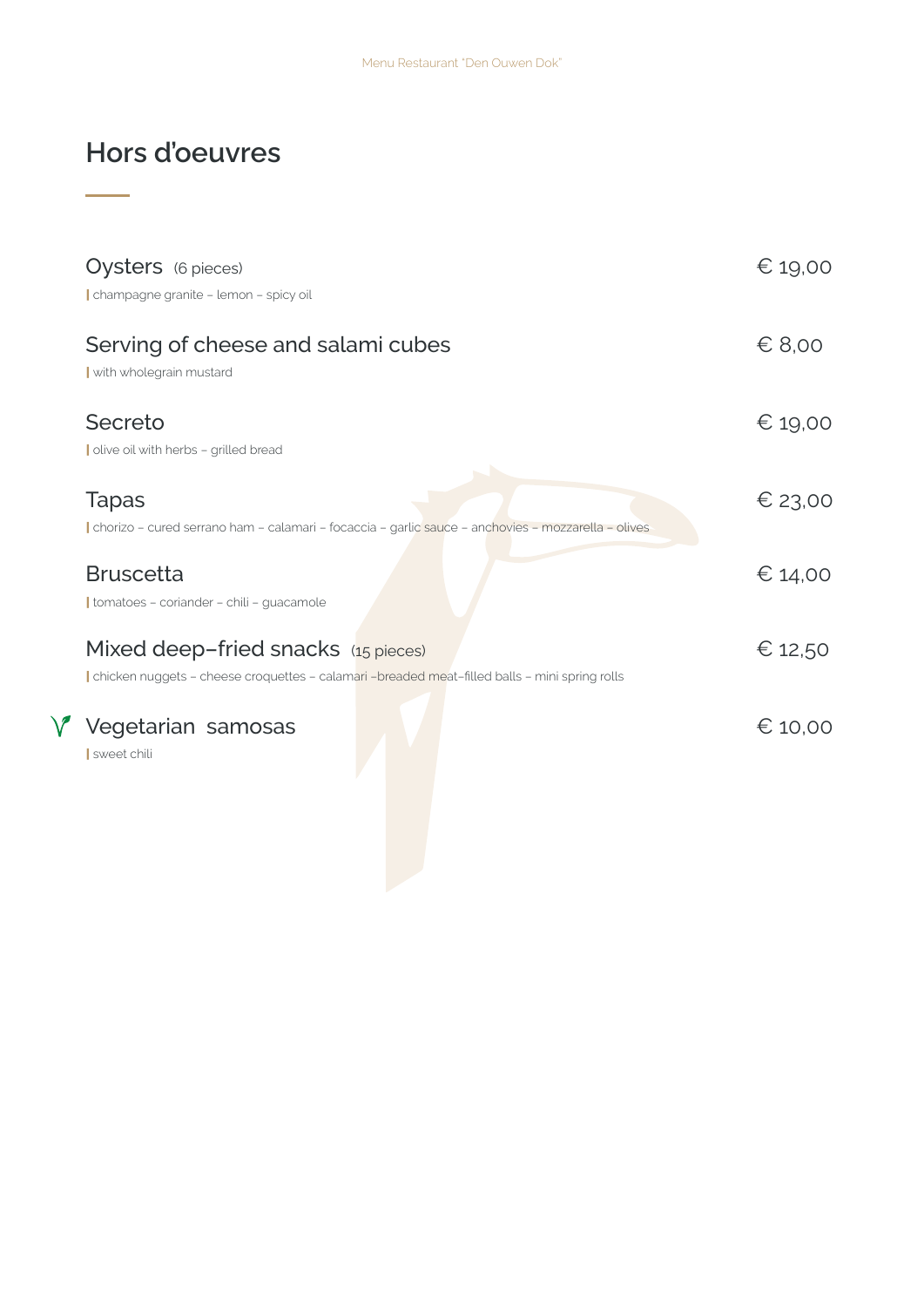### **Starters**

 $\overline{\phantom{a}}$ 

 $\sqrt{}$ 

| Soup of the day                                                                    | € 6,50    |
|------------------------------------------------------------------------------------|-----------|
| Carpaccio<br>rocket salad cream - olive oil - Parmesan cheese - sun-dried tomatoes | € 18,50   |
| Cheese croquettes<br>salad - garlic and lime sauce                                 | € 13.50   |
| Shrimp croquettes<br>salad - lemon - fresh tartar sauce                            | € $16,50$ |
| Duo of cheese and shrimp croquettes<br>salad - lemon - fresh tartar sauce          | € 15,00   |
| Scampi's<br>with garlic sauce, vadouvan curry sauce or diabolique sauce            | € $16,00$ |
| Asparagus the Flemish way<br>$\log q$ – butter – parsley                           | € 19,00   |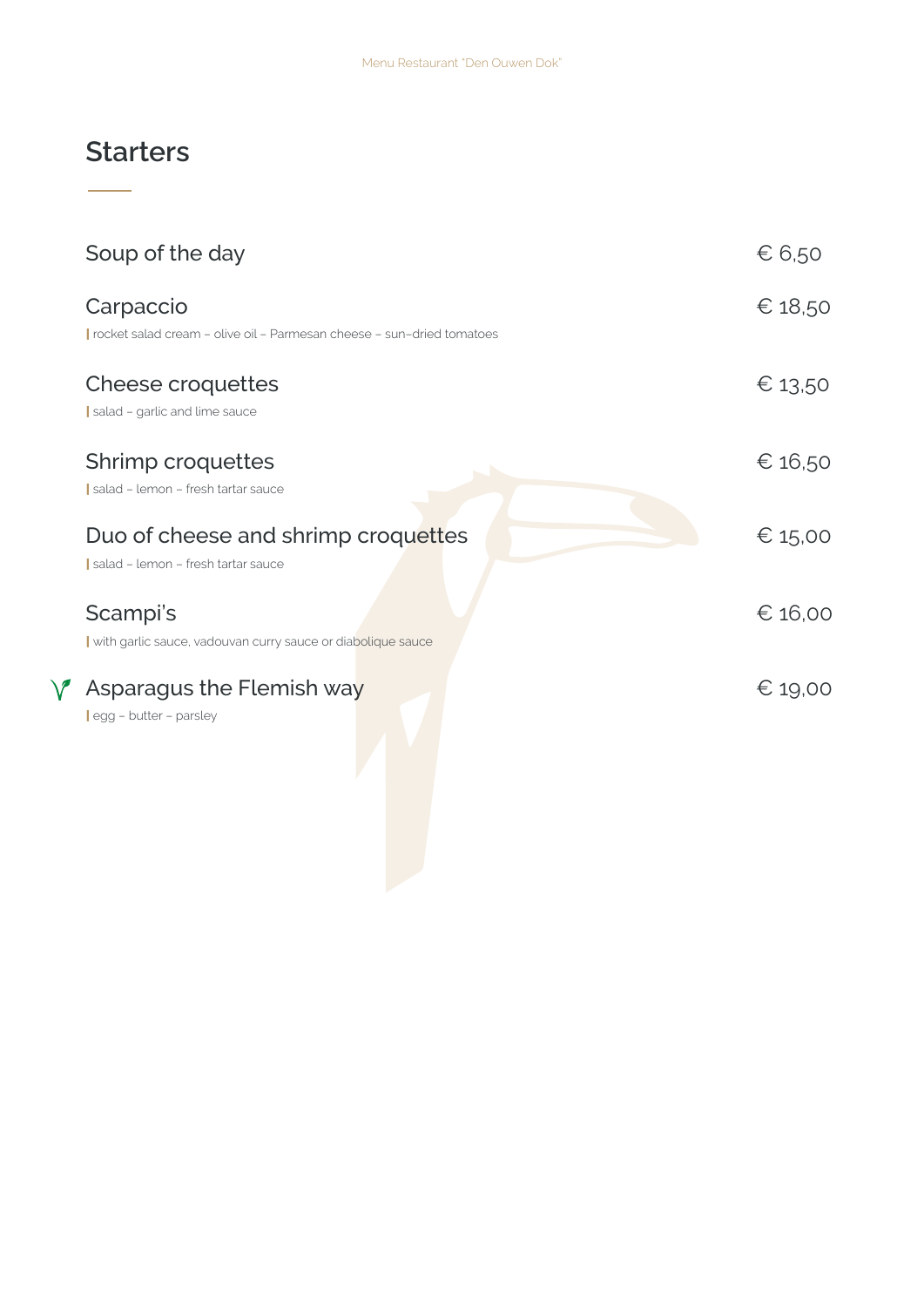### Main courses

#### Salads

 $\mathcal{L}^{\text{max}}_{\text{max}}$ 

| Niçoise                                                     | € 23,50 |
|-------------------------------------------------------------|---------|
| fresh tuna - green beans - potatoes - anchovies             |         |
| Caesar salade                                               | € 19,50 |
| cuckoo Malines - lemon thyme - parmesan - croutons          |         |
| Scampi                                                      | € 20,50 |
| apple - curry vinaigrette - avocado                         |         |
|                                                             |         |
| Pasta                                                       |         |
| Spaghetti bolognese                                         | € 15,50 |
| with grated cheese                                          |         |
| Carbonara                                                   | € 20,00 |
| pancetta - mozzarella di bufala                             |         |
| Pasta pesto chicken                                         | € 20,50 |
| rocket salad - parmesan cheese - slow cooked chicken        |         |
|                                                             |         |
| Fish                                                        |         |
|                                                             |         |
| Scampi                                                      | € 21,00 |
| with garlic sauce, vadouvan curry sauce or diabolique sauce |         |
| Dover sole                                                  | € 49,50 |
| butter sauce - fresh salad - lemon - fries                  |         |
| Sea bass                                                    | € 25,00 |
| mediterranean sauce - zucchini - tomatoes                   |         |
| Cod                                                         | € 27,00 |
| I mashed potatoes - leek - white wine sauce                 |         |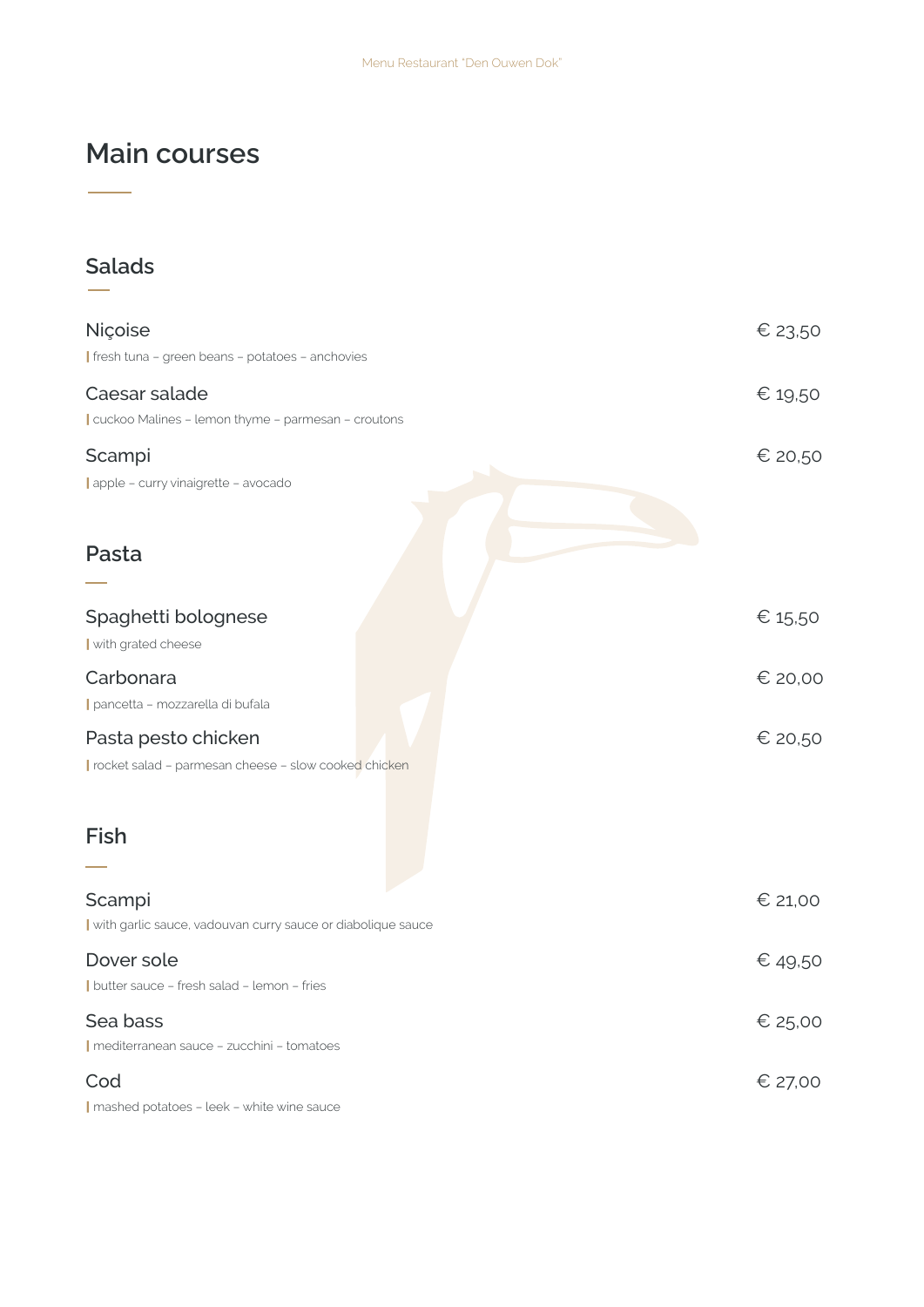#### Meat

| Vol-au-vent<br>  puff pastry - salad - fries                                                                                   | $\epsilon$ 21,00           |
|--------------------------------------------------------------------------------------------------------------------------------|----------------------------|
| <b>Steak tartare "Pure"</b><br>$\log$ egg yolk - capers - onion - fries                                                        | € 23,00                    |
| "Ouwen Dok" hamburger (220 gr)<br>  cheddar - fried onion - tomato - smokey BBQ sause - fries                                  | € 21,50                    |
| Irish beef steak (220 gr)<br>Béarnaise sauce, mushroom sauce or pepper sauce with a fresh salad                                | € 24,50                    |
| Irish beef fillet (220 gr)<br>Béarnaise sauce, mushroom sauce or pepper sauce with a fresh salad                               | € 34.50                    |
| <b>Cuckoo Malines</b><br>asparagus - spring vegetables - croquettes                                                            | € 21,50                    |
| <b>Vegetarian dishes</b><br>Vol-au-vent<br>  puff pastry - salad - fries                                                       | $\epsilon$ 21,00           |
| Avocado burger<br>salsa - fried onion - cheddar - sweet chili                                                                  | € 19,50                    |
| $\sqrt{\phantom{a}}$ Asparagus the Flemish way<br>legg - butter - parsley - potatoes                                           | € 25,00                    |
| <b>Eggplant Roulade</b><br>spicy tomato sauce - Maredsous cheese                                                               | € 18,00                    |
| Mayonnaise - ketchup - tartar sauce<br>Extra serving of fries or croquettes<br>Pepper sauce - Mushroom sauce - Béarnaise sauce | € 0,50<br>€ 3,00<br>€ 3,00 |